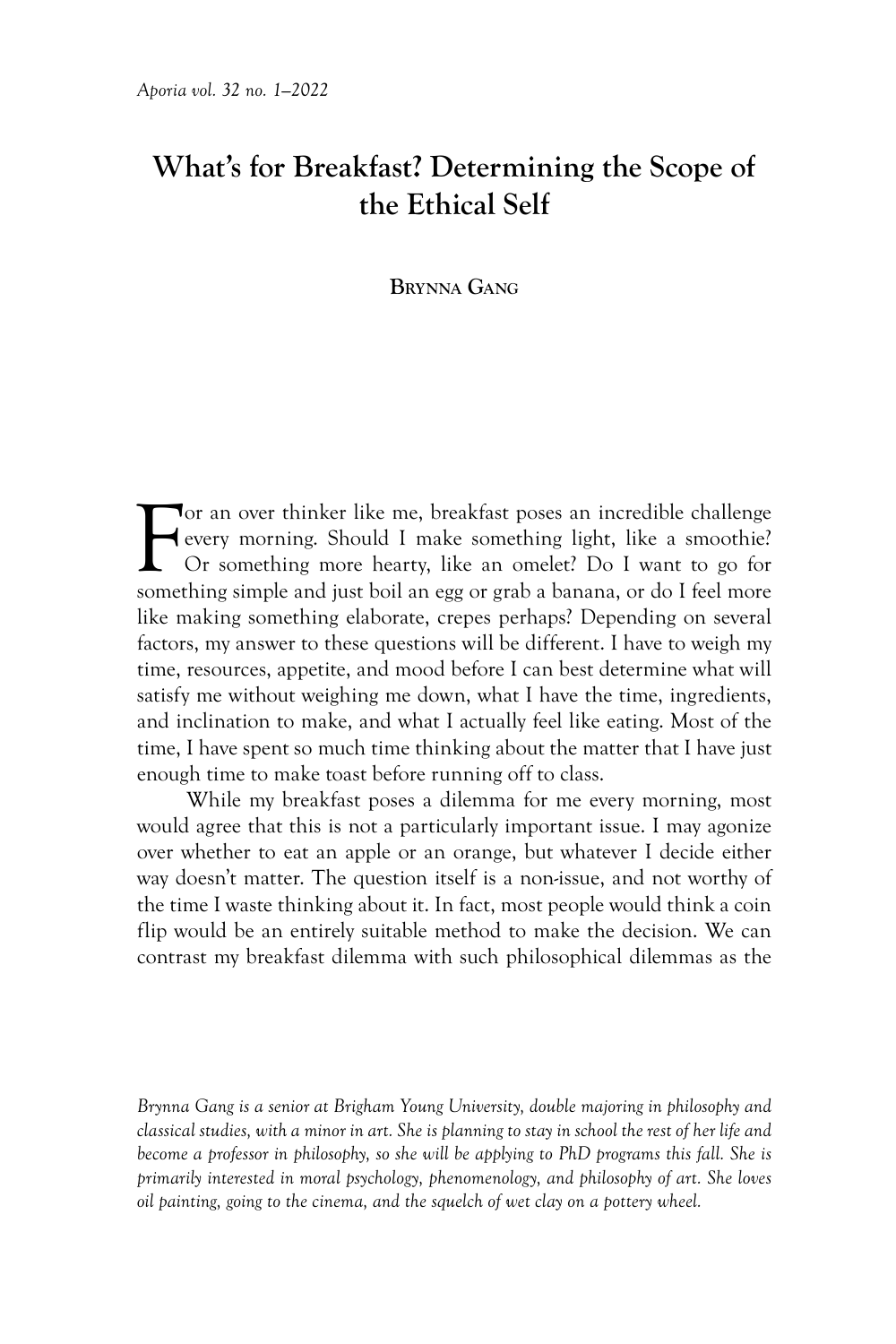trolly problem. While I can solve the breakfast dilemma by flipping a coin, if I solved the trolley problem by the same method, we might think that I was being a little cavalier with the hypothetical lives at stake. Unlike my breakfast dilemma, the trolly problem deserves more serious consideration. Why? Why is it the case that what I eat for breakfast is not a dilemma noble enough to be granted serious philosophical consideration, while dilemmas involving trolleys and tracks are? The answer to this question seems obvious: the outcome of the trolly problem matters, although we aren't always sure which outcome is the right one, but the outcome of my breakfast dilemma doesn't seem to matter much at all. Nobody, honestly, cares whether I eat an apple or an orange for breakfast, but they care whether people die in a trolly incident. While I agree that whether I eat an apple or an orange is not a particularly significant decision, I think we frequently go about answering why in the wrong kind of way. I believe we do this because we frequently misunderstand such things as ethical significance and moral neutrality.

#### **Some Responses to the Breakfast Dilemma**

One rather intuitive response to the breakfast dilemma, which I have already hinted at, is that breakfast is not an important matter. But why isn't it important? We could respond that the issue is unimportant because nothing very important is at stake—nobody's life hangs in the balance. Of course, we can imagine some scenario where somebody's life *could* hang in the balance. If I am under a curse where if I eat an orange, somebody dies, then whether I eat the orange is a very significant matter. However, it does not gain its significance in virtue of the orange, but in virtue of the life at stake. The orange itself is unimportant in this equation, and only contingently happens to be tied to the life which is the real matter of importance. Thus, the fruit involved is not of any particularly intrinsic value, because it gains its significance entirely from the circumstances surrounding it. The orange itself still does not matter, because all of its value is coming from something else entirely, some intrinsically good or bad end outside of the orange.

Since, under this picture, the orange and apple have no intrinsic value, then we can say that my breakfast is a morally neutral matter. The orange could be either good or bad for me, entirely dependent on the contingent circumstances surrounding that decision and not on the orange itself. The orange itself is neutral, only the circumstances tied to it give it any borrowed importance. As long as there are not intrinsically significant things at stake, what I eat for breakfast doesn't matter a bit.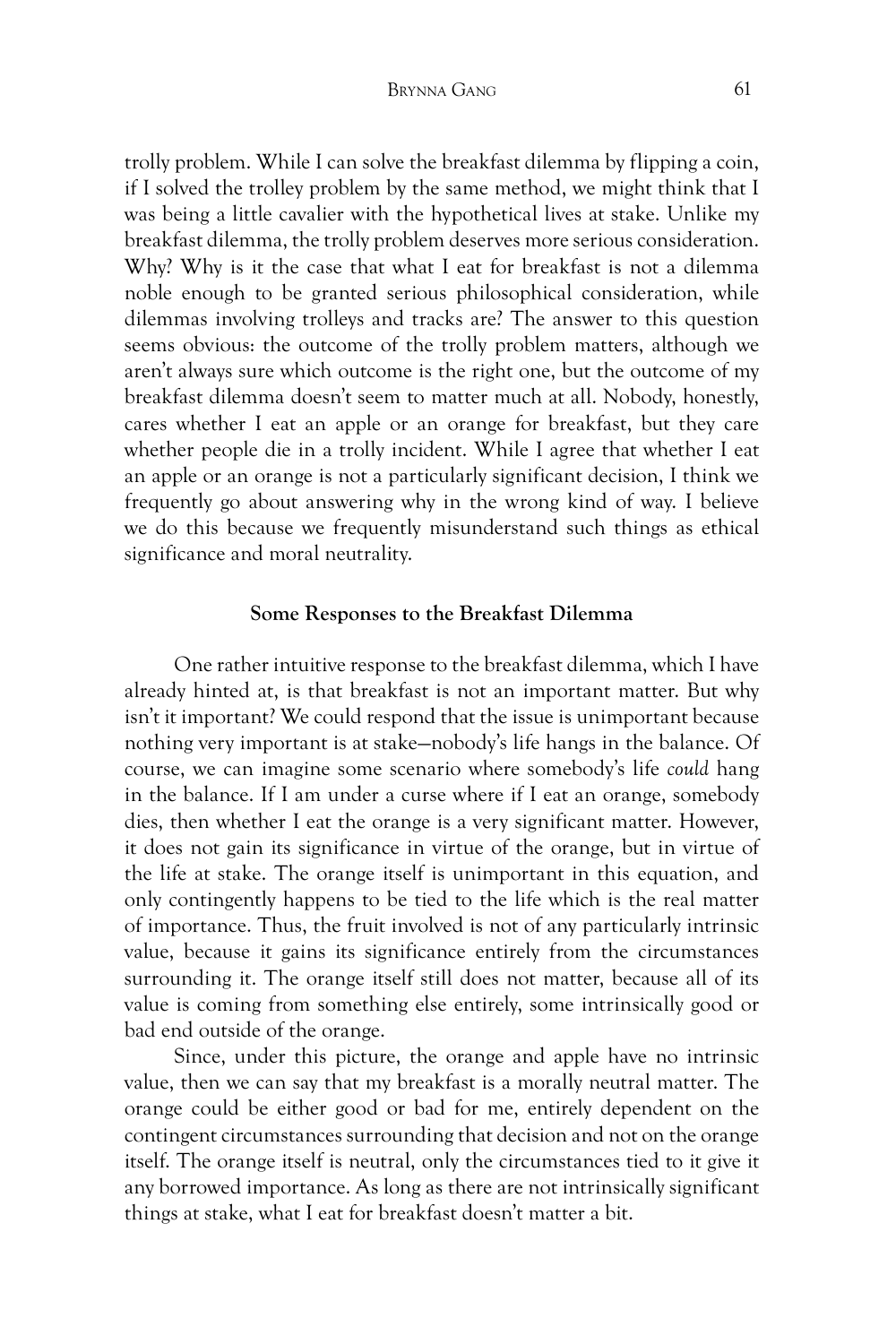Of course, there is some sense, at least, in which my breakfast has intrinsic value. From a utilitarian perspective, what I eat for breakfast could matter quite a bit if one option brought me greater utility than another. I may find that, overall, the utility I would gain by eating the orange is higher than the utility from the apple, and so the question of what I should eat for breakfast is an important one in order to maximize my utility. However, because of the multiple factors involved, and the complications in measuring these factors (as a highly wishy-washy person, I can take hours trying to decide which option I would really prefer), we may find that the time and agony spent on the decision is not worth the tiny rewards of picking the marginally better option. In fact, wasting time trying to choose may lower my utility overall, so that the best option would actually be to toss a coin and risk choosing the slightly less desirable option, but save time trying to determine which that is. On a utilitarian reading of the situation, the choice between the apple and the orange may matter to some extent, but the answer is still the same: flip a coin.

While the utilitarian reading seems to grant some importance to the issue between the apple and the orange, even then that is not because my breakfast happens to have some intrinsic importance. What is important, on the utilitarian reading, is the utility involved, and if my breakfast happens to bring me utility, or if it on the contrary lowers my utility, then the issue of what I eat for breakfast matters—but only to the extent that the issue contributes to my utility.

Even if we grant some utilitarian importance to my breakfast because of the pleasure I may or may not derive from it, the fact is that this pleasure or displeasure is very slight and not very important either way. Beyond that slight utility, my breakfast does not matter at all and doesn't seem to say anything significant about who I am as a moral agent. The fact that I like an orange says something about my identity (I am a person who likes oranges) but nothing about how good or bad I am. A serial killer and a saint could both eat an orange for breakfast. As a breakfast option, it is about as morally neutral as you can get.

While this seems like a reasonable response to the breakfast dilemma, I think it is highly flawed.<sup>1</sup> I think the notion of moral neutrality is highly suspect, and we should carefully reexamine the ethical significance of such things as oranges for breakfast, because I think we will find that what we eat for breakfast is not just indicative of our personal preferences, but indicative of our moral character as well.

 $<sup>1</sup>$  Let's face it, I set it up to be.</sup>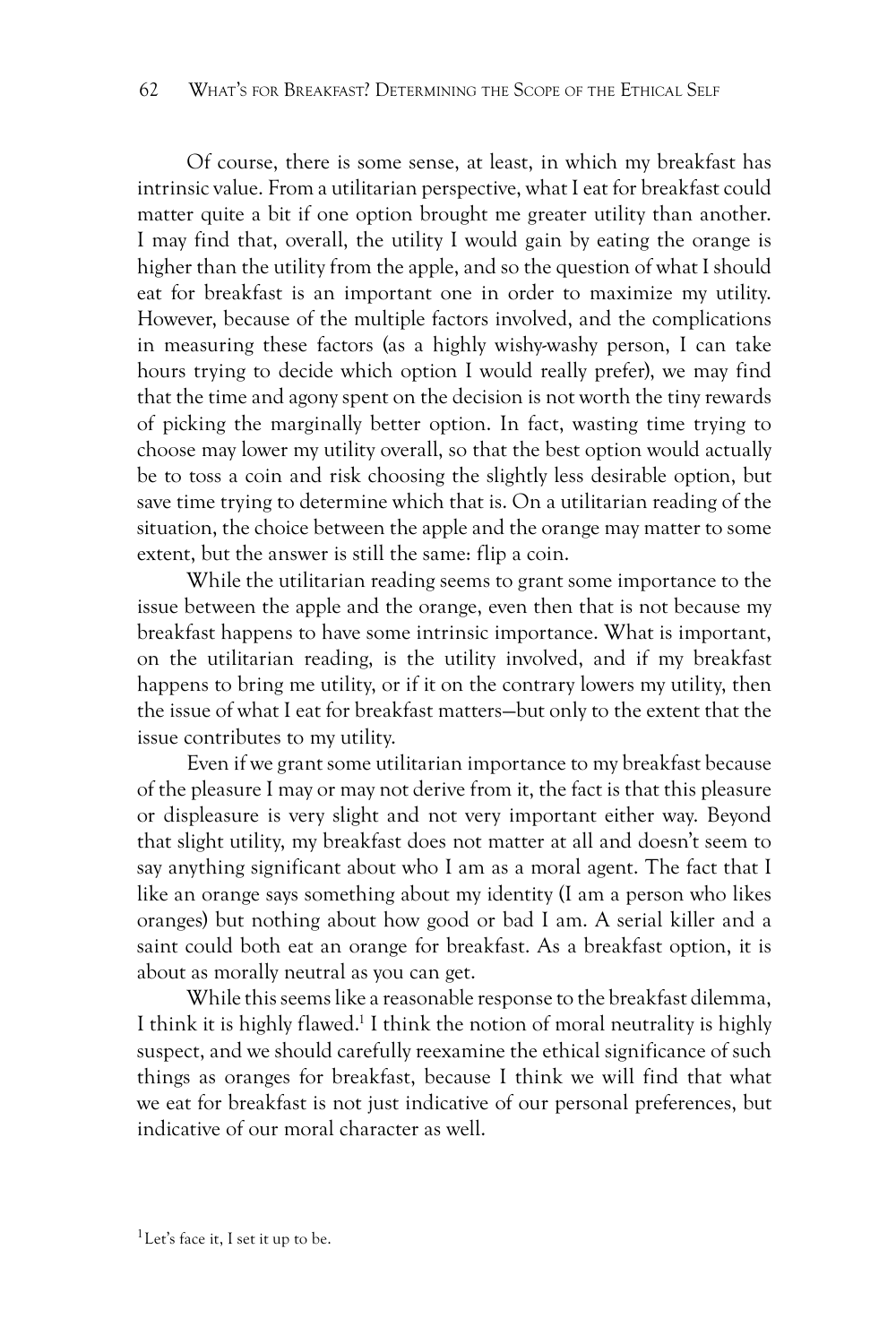# **The Bifurcation of the Self**

In the literature on agency and values, many philosophers occasionally employ bifurcated language about the self, by distinguishing between "thick" and "thin" selves,<sup>2</sup> by referring to some oblique "true" self, or by separating the self that is morally responsible from the broader self (and often this moral or responsible self is seen as the "true" self).

This kind of bifurcated language has slipped into Agnes Callard and Karen Stohr's theories about aspiration and moral improvement. Callard and Stohr, in mostly complimentary ways, both describe the processes and problems involved in becoming different and better selves. Both believe that becoming a better self is not just a matter of how you act, but what you value. In their picture, our values are something that we can be responsible for in significant ways, and are accordingly part of what Stohr calls our "moral identity" (55), or what Callard calls our "ethical self" (33). This moral identity or ethical self is apparently something different from the identity or self proper. I think any bifurcation of this kind is problematic, as I will be arguing in the course of this paper, because I believe that the ethical self cannot be so easily distinguished from just the self, and that attempts to do so often lead to misunderstandings about the self and to narrow view of what grants something ethical significance or meaning.

I have singled out Callard and Stohr not because I believe they are particularly problematic cases, but because, on the contrary, I find their works especially compelling and would like to dispel any confusions which can arise because of the bifurcation of the self. None of what I argue here is meant to challenge their projects or contradict their main arguments. Neither Callard nor Stohr fully work out the details of the ethical self and the moral identity or how it differs from our complete self or identity. As they have more pressing aims, the issue for them is mostly on the periphery. While the issue of the ethical or moral self is not central in their work, I believe that misunderstandings about the nature of the ethical self can lead to misunderstandings about the scope and application of Callard and Stohr's theories, and so I believe a slight corrective could be helpful to, rather than destructive of, their projects.

<sup>2</sup>As described on p. 341 of Fischer's "Immortality," The *Oxford Handbook of Philosophy of Death*, Oxford University Press, 2013, pp. 336-354, referencing the original introduction of the terms by Kaufman in Kaufman, Frederick, "Pre-Vital and Post-Mortem Non-Existence." *American Philosophical Quarterly* 36: 1999, pp. 1–19 and in "Thick and Thin Selves: Reply to Fischer and Speak," in P. French and H. Wettstein, eds., 2000, pp. 94-97.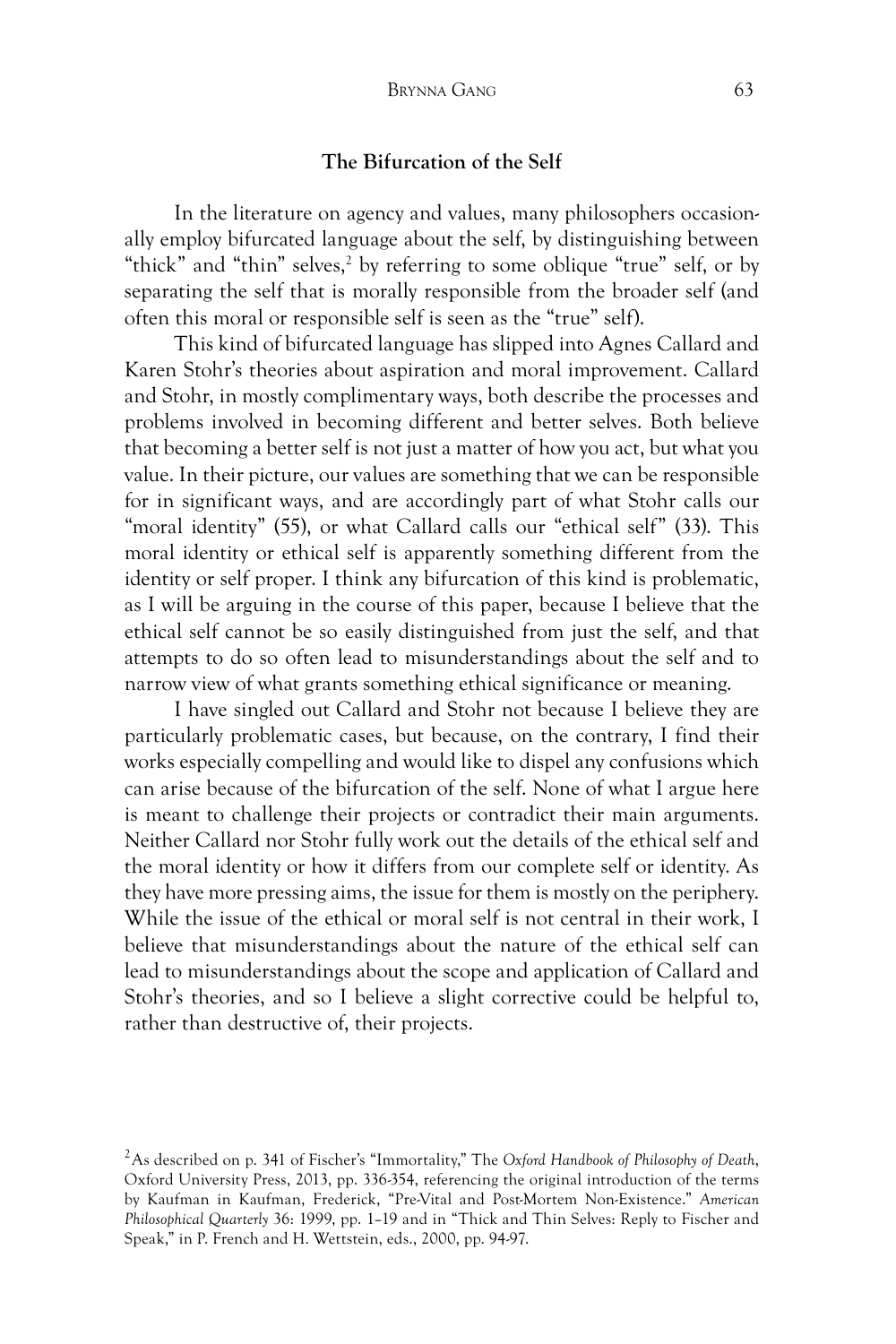# **Bifurcation of the Self in Callard and Stohr**

What is the ethical self and the moral identity, as opposed to just the normal self and the normal identity? Both Callard and Stohr have partial answers to this question, which I will be discussing here. While neither Callard nor Stohr go into full detail about the exact difference between the self and the ethical self, the fact that they feel the need to distinguish the ethical self and identity from the self or identity proper presupposes that there is some difference.

Stohr is interested in identity because our identity gives us reasons to act. Our practical identities give us reasons to act in certain practical situations. My identity as a student, for instance, gives me reasons to do student things, like writing a paper or going to class. Behind our individual practical identities, we have a broader moral identity, which determines which identities will be efficacious for us. My identity as a student will only give me reasons to act if I believe that being a student is the sort of thing that should be efficacious in this way (in other words, if I take this role as having a significance to me). If I don't take certain moral commitments to be central to who I am, if I don't identify with these commitments, then I will not be likely to follow through with them or think that doing so is important. Something like murder may be wrong, but this sheer fact won't give me strong reasons not to kill people if I don't personally see myself as the kind of person who doesn't kill people and if I additionally don't see this feature as central to who I am.3 I have to *care* that murder is wrong before this fact gives me reasons to act. I have to think this fact is important to me. Of course, since so many people do think that we shouldn't commit murder, I may still have strong incentive to want to appear to be that kind of person, to maintain an outward identity that conforms with the demands of society, even if I personally don't value the same things. In this case, I could have reasons not to murder people both because of how I see myself and what I think is important, and because of how I want others to see me and what others think is important. Accordingly, Stohr does not think that an individual's moral identity is limited to their self-conception, but also involves how they want others to conceive of them.

Thus, in Stohr, we have the moral identity, understood as something different from identity, but it encompasses both the roles I identify with and those I want others to identify with me. But there may be additional features of myself that I neither take as a part of my self-conception, nor

 $3$ To be clear, I do see myself as the kind of person who doesn't kill people.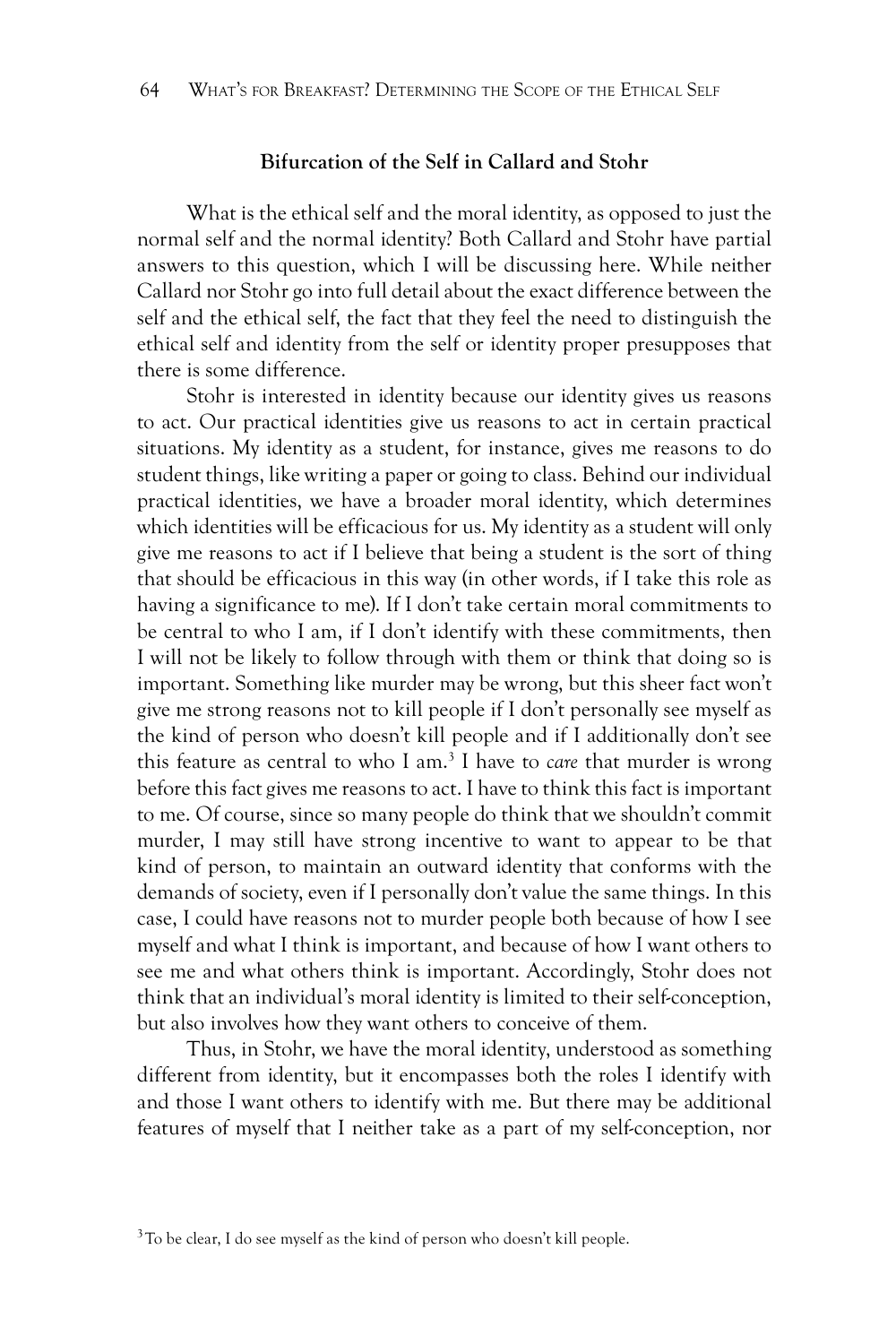#### Brynna Gang 65

that I particularly want others to take as a part of their view of me. In other words, there may be features about myself which I am indifferent or entirely inattentive to, and which others are inattentive to as well. Such features may be part of my identity proper, but they have no significance for how I act and what roles I want to fill. In other words, they don't provide me with reasons to act, and they could be considered morally neutral in this sense.

Stohr's moral identity differs somewhat from Callard's ethical self, because our practical and moral identities are principally focused on how we understand ourselves and are understood, while Callard, when talking of the ethical self, is principally concerned with our values. These are, of course, related ideas. Depending on how I care about and understand myself and others, I will understand them differently and care about them in a different way. Values, indeed, constitute both an affective and an intellectual involvement with the thing we value. While Stohr's moral identity and Callard's values are clearly related, Callard has clear reasons for why she takes our values to be most centrally our ethical self.

Callard believes that the ethically significant parts of an individual are at least partly, but not entirely determined by what we individually think of as ethically significant. She says:

> This [ethical] self is composed of those features of a person that have ethical significance—they are the features in virtue of which you are praise or blameworthy, beloved or hated . . . and they depend at least in part on what the person takes to have ethical significance. (32)

Callard seems to have at work here two different, but related, explanations of what is ethically significant. She claims that something is ethically significant to an individual if they take it to be such—if they are proud or ashamed of that feature. But she also claims that something is ethically significant if it is praise or blameworthy more generally.

She makes this distinction more clearly, acknowledging that something can have ethical significance to an individual even if they don't take it to have any such significance, even if they are completely indifferent to it, saying:

> An agent's indifference to a fact is compatible with its having profound ethical significance for her identity. Someone who is indifferent to the needs of her immediate family members or friends, or to the dignity and equal worth of other human beings, manifests an ethically significant form of indifference. (32)

While she acknowledges that somebody can be indifferent to something and it can still have significance to them, this indifference to Callard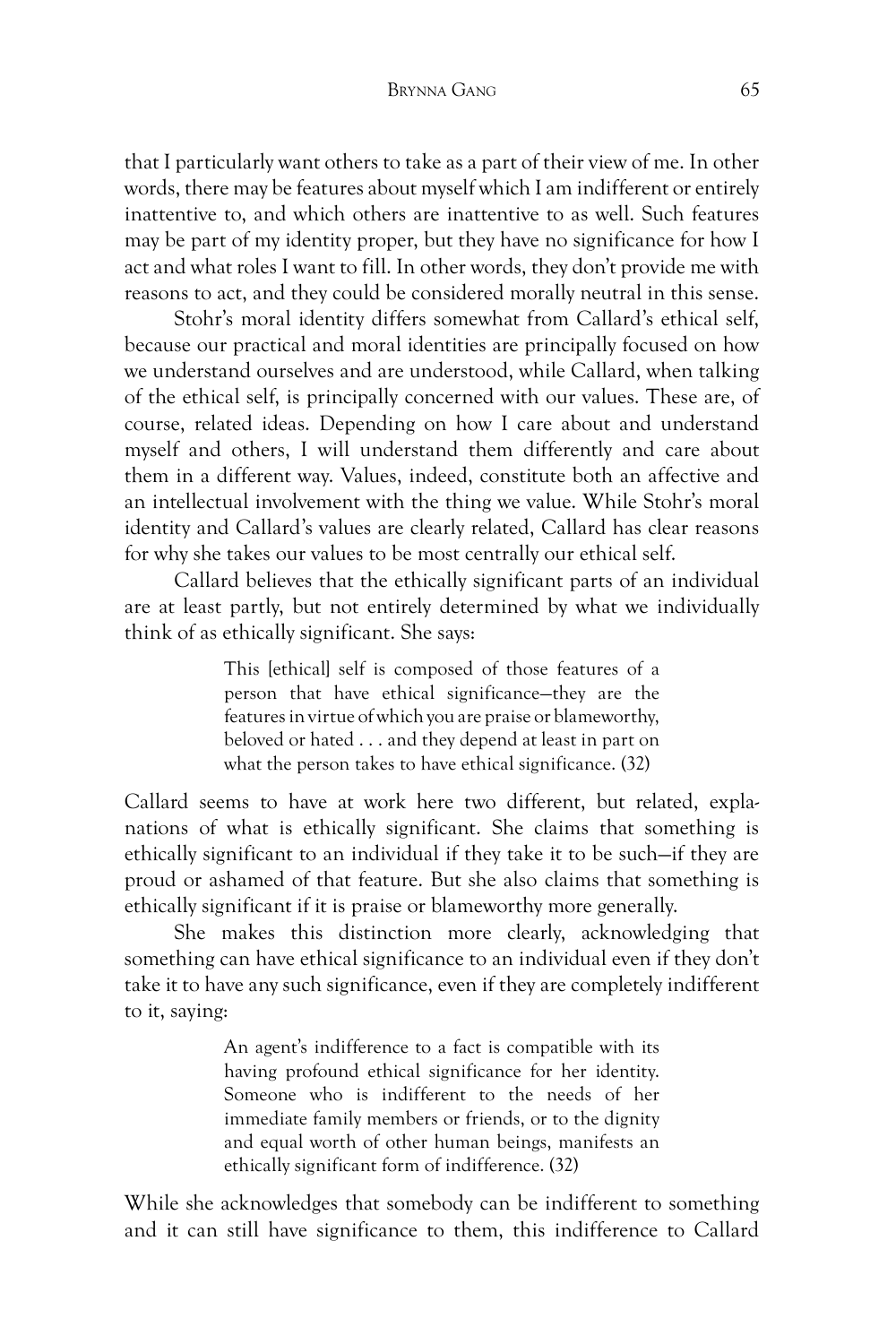still constitutes a mode of value, just a negative one. The individual is blameworthy precisely because they don't properly value other people in the right way.

Not only does Callard believe that we can be blameworthy for deficiencies in our values, she also thinks we can be blameworthy for having improperly bloated values. She says, "if you judge that someone cares too much about, e.g., what others think of her or how she looks, you might fault her for the shape of her concerns" (Callard 33). Not only are we responsible for caring too little about important things, we are also responsible for caring too much about unimportant things, or caring about them in the wrong kind of way. For Callard, then, there really aren't several kinds of ethical significance, because the first kind (what we personally are proud or ashamed of) collapses into the second, because the ethical significance of our pride or shame comes because we can be blamed or praised for this shame. Thus, the ethically significant parts of an individual are those parts of the individual that they are praise or blame-worthy for, which comprises both what they value and what they fail to properly value. So when we say that something is ethically significant about a person in Callard's sense, we are saying that they are responsible for it in the right kind of way.

Since Callard sets up the ethical self as those parts of the self which we can be blame or praiseworthy for, we can assume that there are some aspects of the self for which we cannot be blamed or praised. Accordingly, the self includes the ethical self, but is not comprised entirely by the ethical self. Just as in Stohr, there are for Callard presumably some features of the self which are in some way neutral, or ethically indifferent about a person, which are not part of our ethical self, but part of our self proper.

However, Callard and Stohr differ somewhat, because Callard ultimately adopts a third-personal stance on what is ethically significant (since just because you don't grant it ethical significance, that doesn't mean it doesn't have ethical significance), while Stohr's moral identity is primarily a first personal expression of identity (dependent on what the individual believes and what they want others to believe, not on what others actually believe or what is actually the case). While Stohr speaks of moral identity from a primarily first-personal perspective, she acknowledges a kind of third-personal perspective as well (or perhaps an absolute perspective, or perhaps God's perspective, who knows) when she argues that our moral identities are themselves flawed. There is a gap between who we are and who we want to be, but Stohr also acknowledges a gap between who we want to be and who we should be. We are frequently blind to this latter gap, and rely on the aid of others within our moral neighborhoods to diagnose and go about closing this gap.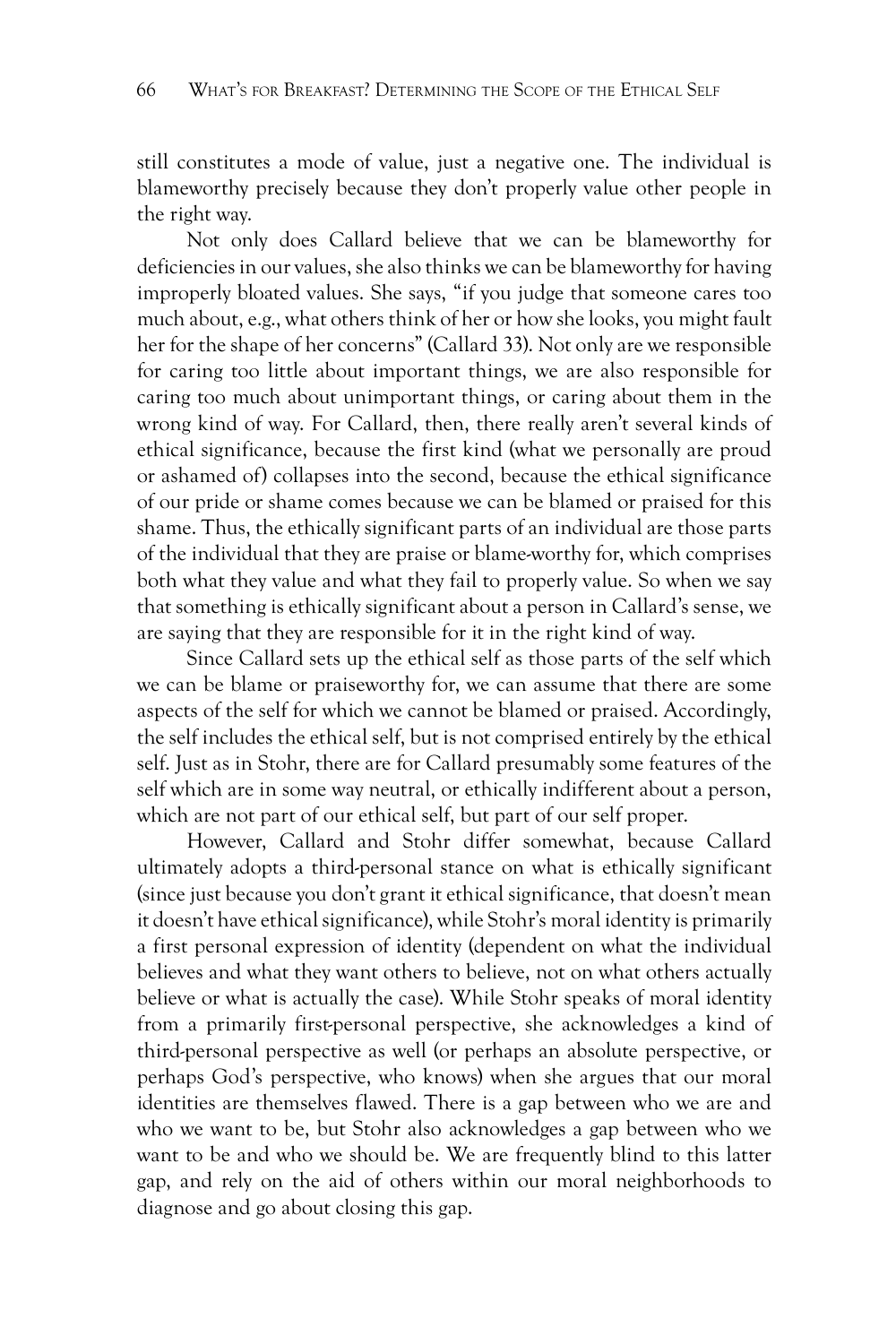Brynna Gang 67

I believe we can find in Callard and Stohr two perspectives on ethical significance: that there are things that we can take to be ethically significant from a personal perspective by valuing them as such and integrating them into our moral identity, but also there are things that are ethically significant regardless of our personal perspective, from some absolute perspective. I think both Callard and Stohr would agree that our first-personal perspective on what is ethically significant is an ethically significant fact about us from the absolute perspective (and for Callard this is the most ethically significant fact about us), but I think they also suggest that many of the things that we think are ethically significant from our perspective are not ethically significant from an absolute perspective, although it is ethically significant that we think they are.

#### **Morally Neutral?**

Do Callard and Stohr have the right picture of ethical significance (at least as I have pieced it together)?4 That we have parts of ourselves that are ethically significant (like our values) and parts of ourselves which are not? I agree that we frequently do, from a first-personal perspective, think that some things about us are ethically significant while others are not. But in what sense is anything, from an absolute perspective, really neutral in this way? The word "significance" is perhaps a little misleading, because it frequently suggests importance or degree of worth. Something is significant if it has a high degree of worth. This sense of significance is often confused with the other kind of significance—that it has some kind of import, that it bears on the matter in some way. We may say that some things have a high degree of value or worth from an absolute perspective, while other things have a fairly low worth or degree to which they should be valued. If we are talking about ethical significance in this way, then many things have comparatively little ethical significance. However, this low degree does not constitute ethical neutrality. On the contrary, its low value has very high ethical import, because it matters that it is valued appropriately. So in the latter sense of ethical significance as moral import or moral relevance, I would argue that everything has moral import, and likely to a fairly equal degree (since I am not convinced that moral relevance admits of degrees in the way that worth does).

<sup>&</sup>lt;sup>4</sup>If I have misrepresented their views, then my critique of ethical significance does not apply to Stohr and Callard, although it would apply to the views which I present here, whoever may actually hold them.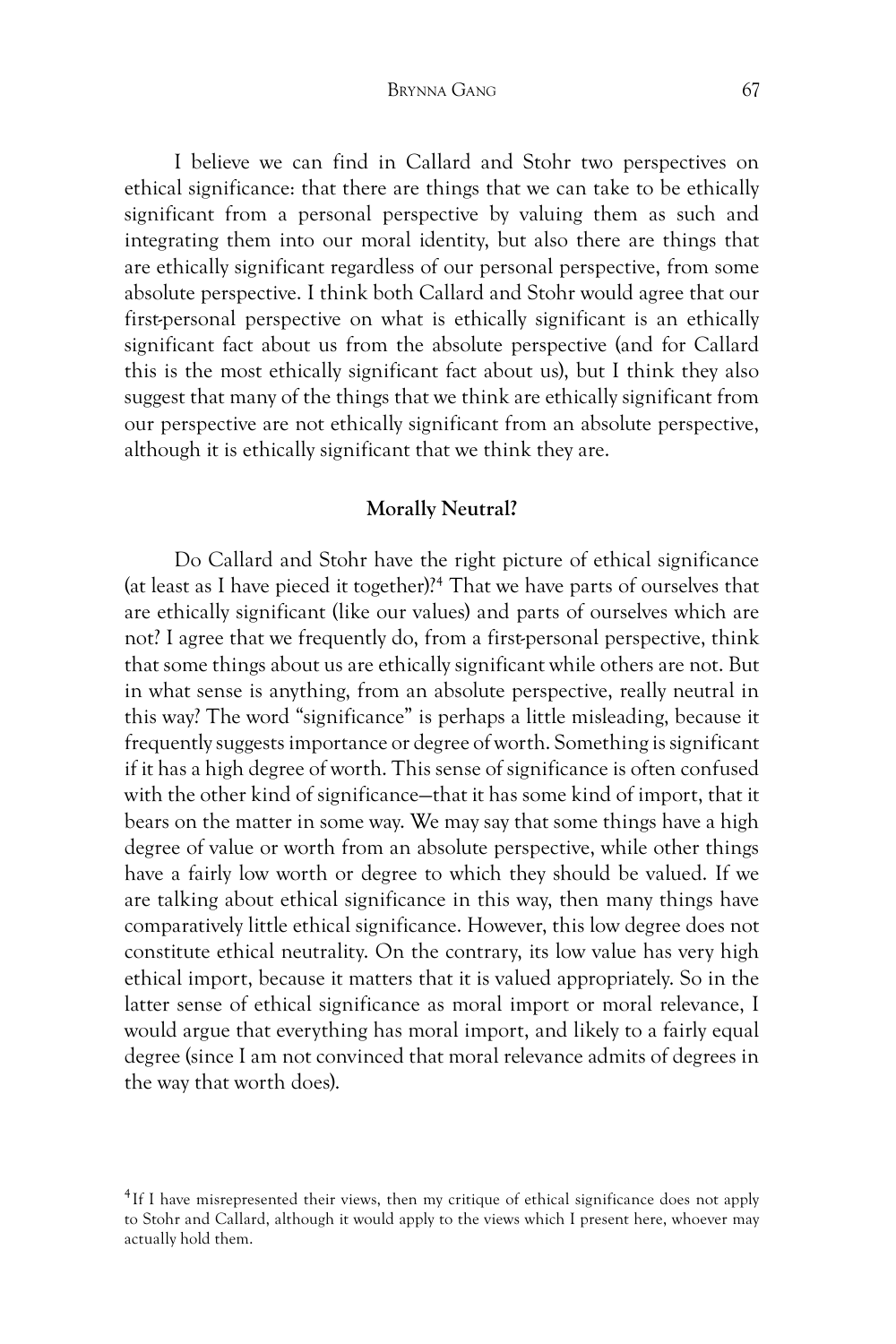#### **The Ethical Significance of Breakfast**

We spoke at first, quite misleadingly, about how breakfast has no ethical significance or moral import, since no life was involved. This language was quite misleading, because what we really meant was that breakfast is not as worthy, as proper of time and energy as human life is. Breakfast is not value neutral, it is simply of low value (if it is valued properly). If a person were to spend significant time and energy thinking and worrying about breakfast, they are blame worthy precisely because they are not properly valuing breakfast by valuing it more than it deserves and valuing it in the wrong kind of way. This would be the kind of bloated value which Callard believes is blameworthy. Even here, though, we have let the language of ethical significance become again confused, because we have merged the idea of valuing breakfast with the idea of breakfast being a morally important thing, in the sense that it says something important about you. While we should not perhaps spend any great amount of time worrying about breakfast, I think what we eat for breakfast is hugely important for whether we have a good or bad character.

I have mostly spoken about the choice of what I eat for breakfast as a choice between the options of an apple and an orange. The decision seems, on the whole, not remotely important, but I don't think this because what you eat for breakfast doesn't matter, but because apples and oranges happen to be very comparable things (in the sense that they are about equally good). They both have an ethical significance in the sense of proper value level, but this proper value level is about the same (or at least I can't automatically distinguish any difference between them). The reason the choice between these two options doesn't matter is not because these options have no ethical significance, but because neither is worse than the other, so a coin toss really is acceptable. There is no strong judgment to be made between the two, so we may as well just "pick" in the way that Edna Ullman-Margalit describes (757). This is the kind of decision in which we arbitrarily go for one option over the other, because making some choice is better than making no choice.

However, the fact that in the morning I am choosing between an apple and an orange, and not between an apple and a human being, is an incredibly ethically significant thing about me. It is ethically relevant that people are not on the menu! And many people think that it is ethically important whether meat of any kind is on the menu. What I eat for breakfast matters, it just doesn't matter whether I eat an orange or an apple for breakfast. But the fact that I am eating an apple (or an orange), says something about me, ethically; it is not a value neutral fact. Every decision and desire seems to be ethically significant, to speak to whether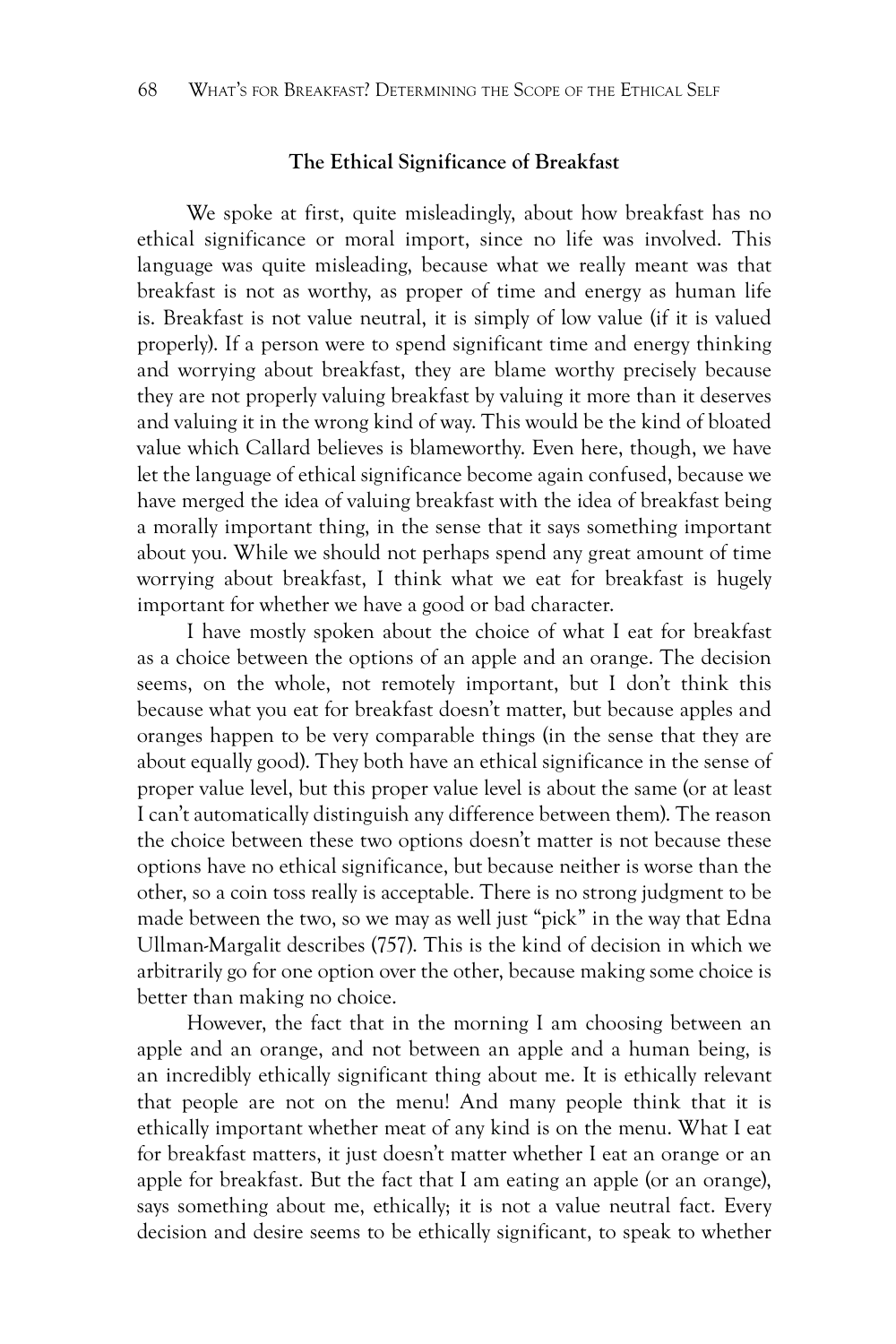I am praiseworthy or blameworthy, good or bad. What I eat for breakfast, what I wear, when I decide to wake up, whether I make my bed, all of these are ethically significant things about me. But for most of us, most of the time, the alternative options in these situations are no better or worse. But we should not say in the process that they are value neutral. We should say that both of these options are equally good or bad instead of ethically insignificant.

## **Final Concerns**

While I have argued that everything is ethically significant to us, I do not suggest in the process that we have a kind of radical responsibility over everything we do. In some distant and difficult to trace sense, the apple may be well and truly better than the orange, but that doesn't mean I can know that. Perhaps the apple is produced by an evil corporation that extorts families and feeds off the backs of child slaves. The orange growers, on the other hand, help support a company which is improving the lives of its workers and actively fighting against child slavery. If I knew everything about the apple and the orange, then I would be held responsible for whatever terrible consequences I helped enable or helped prevent. But we face massive epistemic blocks in our lives. There is so much to know, and so little time and capacity to learn it all. We could praise somebody for taking the time to hunt down every fact about the products which they consumed, because they were determined to eat only environmentally friendly, ethically produced food. But we could also praise somebody who didn't bother looking too closely at the orange, because they were too busy with their job fighting against sex trafficking, developing clean energy, etc. We face an opportunity cost when we extensively research and deliberate on any facet of our lives. Maybe, depending on the circumstances, the time spent might be worth it, but we usually can't know that ahead of time, and surely can't be blamed for deciding to use our time elsewhere.

Because our perspective is so far from perfect, we can accordingly use more than one standard when we are evaluating somebody's action. We can evaluate the action based on some omniscient calculus of the good and bad involved, or we can look to the flawed perspective of the individual themself. The omniscient calculus doesn't tell us what the action meant to the person when they performed it. What a person eats, wears, and buys matters, but why they do these things also matters, and in fact changes the nature of what they are doing. Depending on how they understand their own action, the action itself means something different. I could choose to eat the orange with the cavalier thought that I don't care who has to die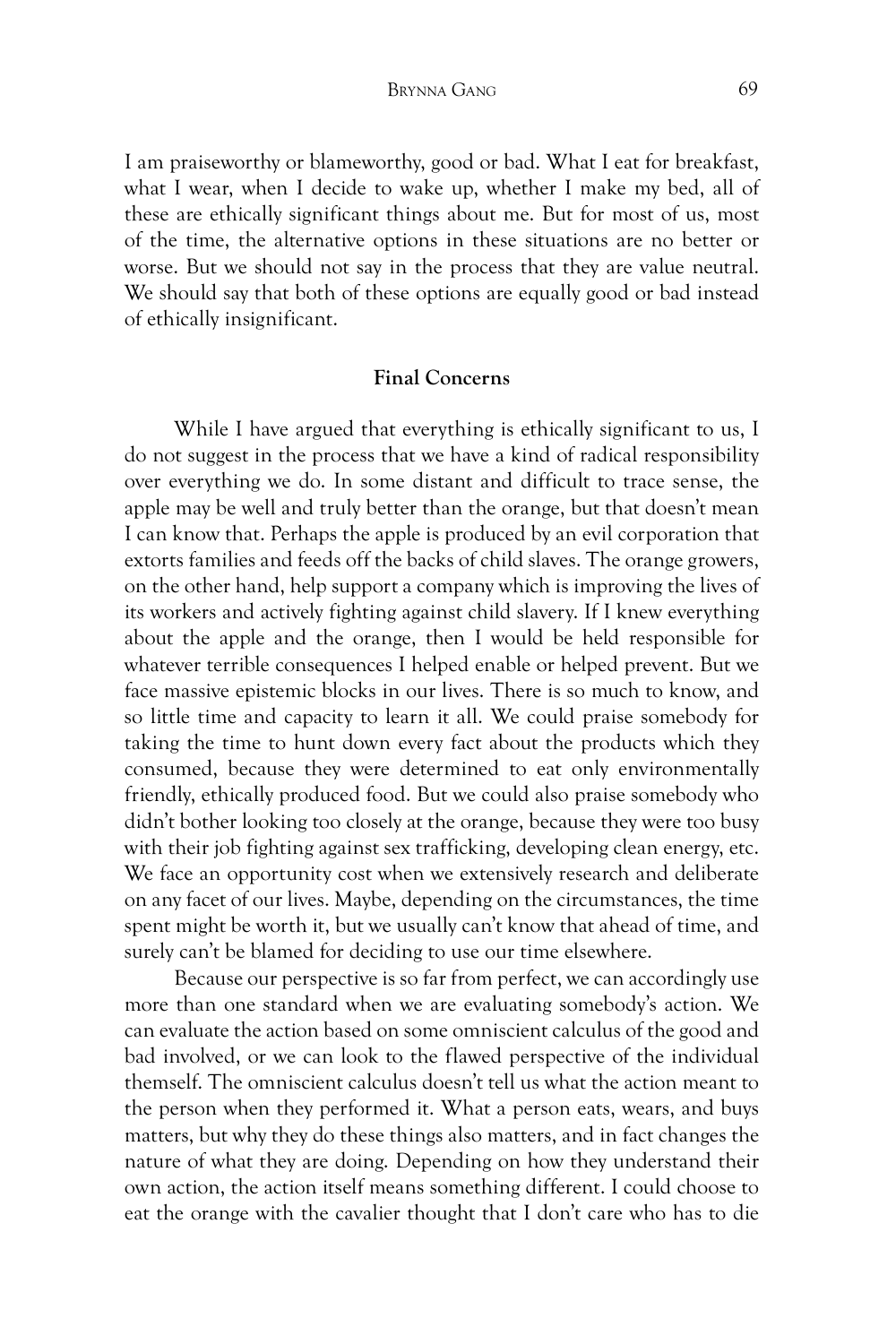to feed me, or I could eat the very same orange because I recognize that I can't know all of the consequences and because I can't afford to expend the time trying. In the first case, my action is problematically careless, while in the second case my decision carries a hint of the tragic instead. In many cases, the question may simply not come up. If I am so absorbed in other meaningful pursuits that fully engage all of my focus, then I may find no occasion for fruitless deliberation over my fruit.

In all of these cases, the meaning of the choice is very different, depending on my understanding and motivation, and we could hold me accountable in different ways. We could always hold me accountable in *some* way—for being lazy or vigilant, cruel or kind—but the kind of responsibility I have for the action depends on how I am oriented towards the blind facts of what I do. In fact, I doubt we should hold anybody responsible for the blind facts of what they do, since those facts mean something so different depending on why they do them.

Since we cannot ever understand every ripple which will flow from our actions, we should not constantly obsess over every choice because we think to ourselves that it probably has some important, but unknown, moral repercussions. We usually can't know these repercussions, and usually can't be held strongly accountable for them. I accordingly would not suggest that we should stress endlessly about every feature of our lives. I suspect that a certain kind of moral obsessiveness could lead us to live far worse lives and cause us to be less functional and decent people. I only claim that everything has an ethical dimension and that the way we relate to anything and everything says something about us, ethically. There is no ethically meaningless feature of our lives. We cannot know every meaning which our behavior has to every person, which is why we may unwittingly offend or harm others, but we can know the meaning an action has to us. We can recognize a moral import to everything we are doing, and recognize that our decision to eat an apple or an orange matters, even if we don't know every way in which it matters. We don't need to waste our time fretting about things we don't know, but we shouldn't ignore the rich ethical dimension running through even our most mundane pursuits.